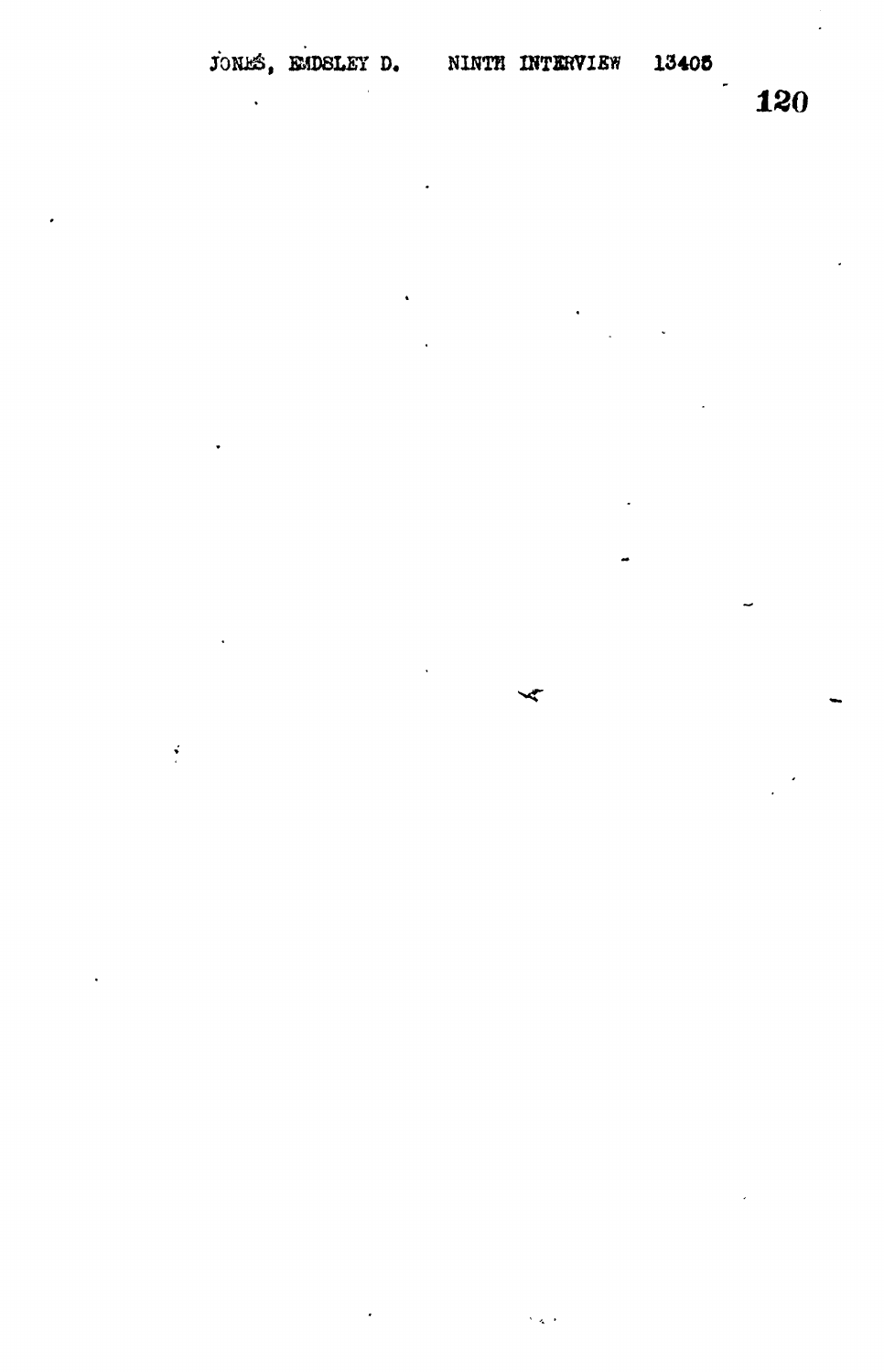**JOKES, SKDSLEY D.**

## **NINTH INTERVIEW •**<br> $\frac{1}{2}$   $\frac{1}{2}$   $\frac{1}{2}$   $\frac{1}{2}$   $\frac{1}{2}$   $\frac{1}{2}$   $\frac{1}{2}$   $\frac{1}{2}$   $\frac{1}{2}$   $\frac{1}{2}$   $\frac{1}{2}$   $\frac{1}{2}$

**121**

5.53

**mo5**

•

**Effie -3. "Jackson Journal le t March 22, 1938.**

> **A Memorable Christmas on the Chisholm Trail. (BY Dan W. Jones- Dover, December 24, 1899)**

**(From memoirs of Dan W. Jones- as given by his son find slay D. Jonos, 2240 S« 10th - Tulsa, Oklahoma. This is the personal account written by Dan 17. Jo.nes, December 24th, 1899) and never published but oncje-and^ that was in the Monitor Press, ?iellington, Kansas, January 30th,1901.)**

**Coming to me where I sit this Christmas Bve is the sound of auaio from a brass band. It comes from the new M. E. Church house which atanda just where my old Red F»rk Ranch stood in 1875.** *A* Christmas festival is in progress; the church is filled to over-**' flowing. My oldest boy, E. D., is playing the tuba horn, my young est boy<sup>f</sup> Beanie, the snare drum. In listening to the music and merry-making there comes to me the memory of a Christmas present I had oome to ae twenty-two years ago.**

Banker Haworth and Col. Matlock of Arkansas City, Kansas, stopped at my ranch on the 20th day of December, 1877, on their **way home from Indian agencies below. They arranged to stay with me for a few days and hunt, desiring to secure a few wild turkeys and deer If possible, to carry with them to Arkansas City for** Christmas. The weather was stormy and cold. On the 22nd they had a few turkeys but no deer. On the 2Srd, at their request, I got my gun and went after a deer. It was a terrible day with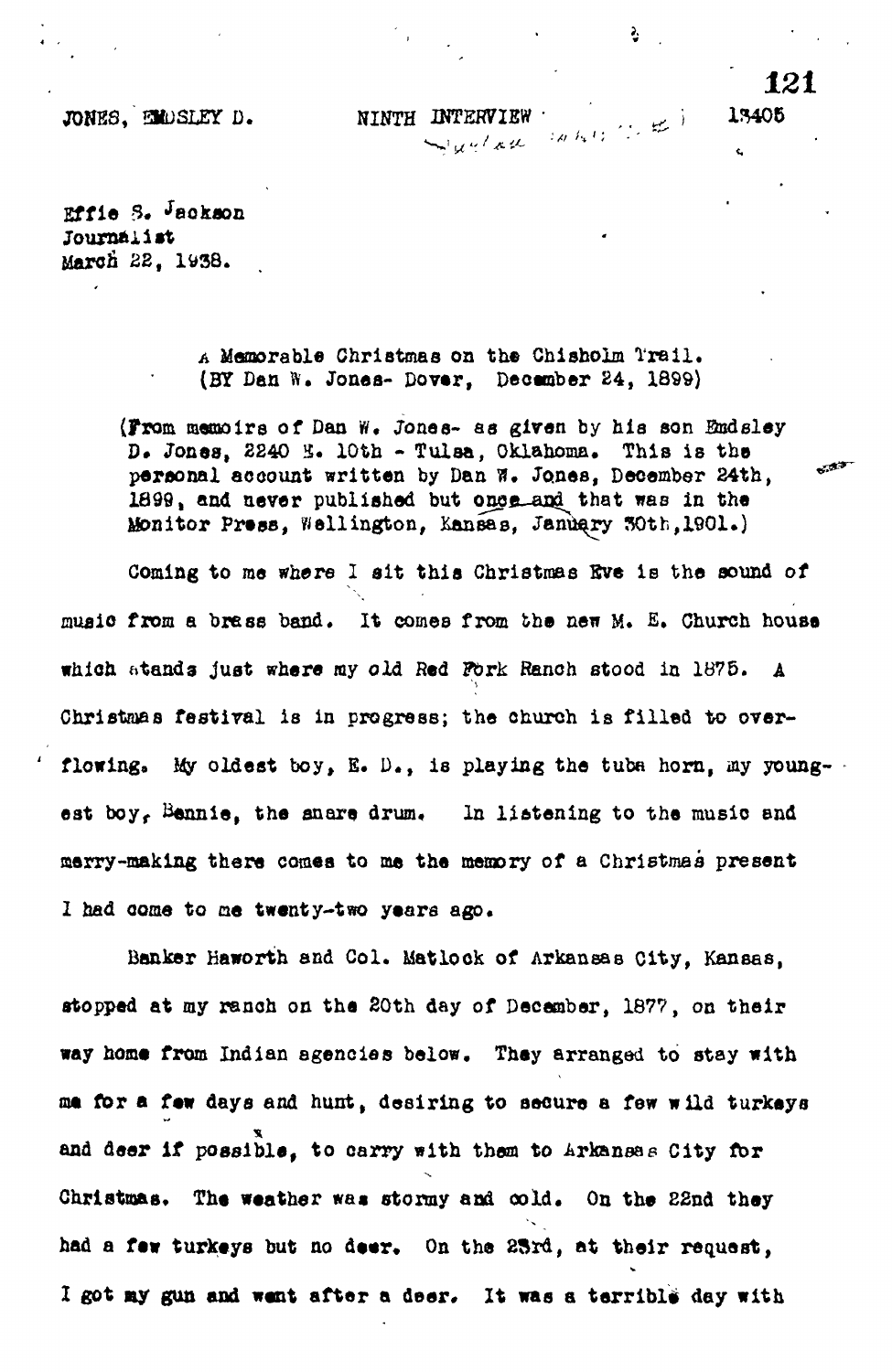$\overline{2}$ 

a driving snow, and it was growing colder every hour. I rode east into the timber. I succeeded in getting a shot, killing a doe and severely wounding another one, after which I took a chase but failed to get it; Haworth and Matlock started early on the morning of the 24th for Arkansas City with the deer, facing a terribly cold wind. Soon after they left the ranch I saddled my horse- mean devil- and rode out to look after my cattle that were drifting from the storm down the river. I rode east into the timber, then south by the Pecan Springs. (Those springs are now owned and occupied by the old Government scout,  $\triangle$ 0. C. Wells, brother-in-law to the late J. M. Thomas, of Caldwell) thence on eouthwest to the Cimarron River. There in the sand hills I found a bunch of my cattle and started back driving them toward the springs. Oh! but it was different as I turned facing the terrible wind. I had succeeded in getting the cattle out of the hills, then started them across the bottom. I was well wrapped but I thought my face would freeze. A calf was giving me trouble in trying to run back. I spurred the horse up, heading it. It turned in behind the horse. I checked the horse, and in trying to obey the bit in a sudden rein I gave him to the left, his feet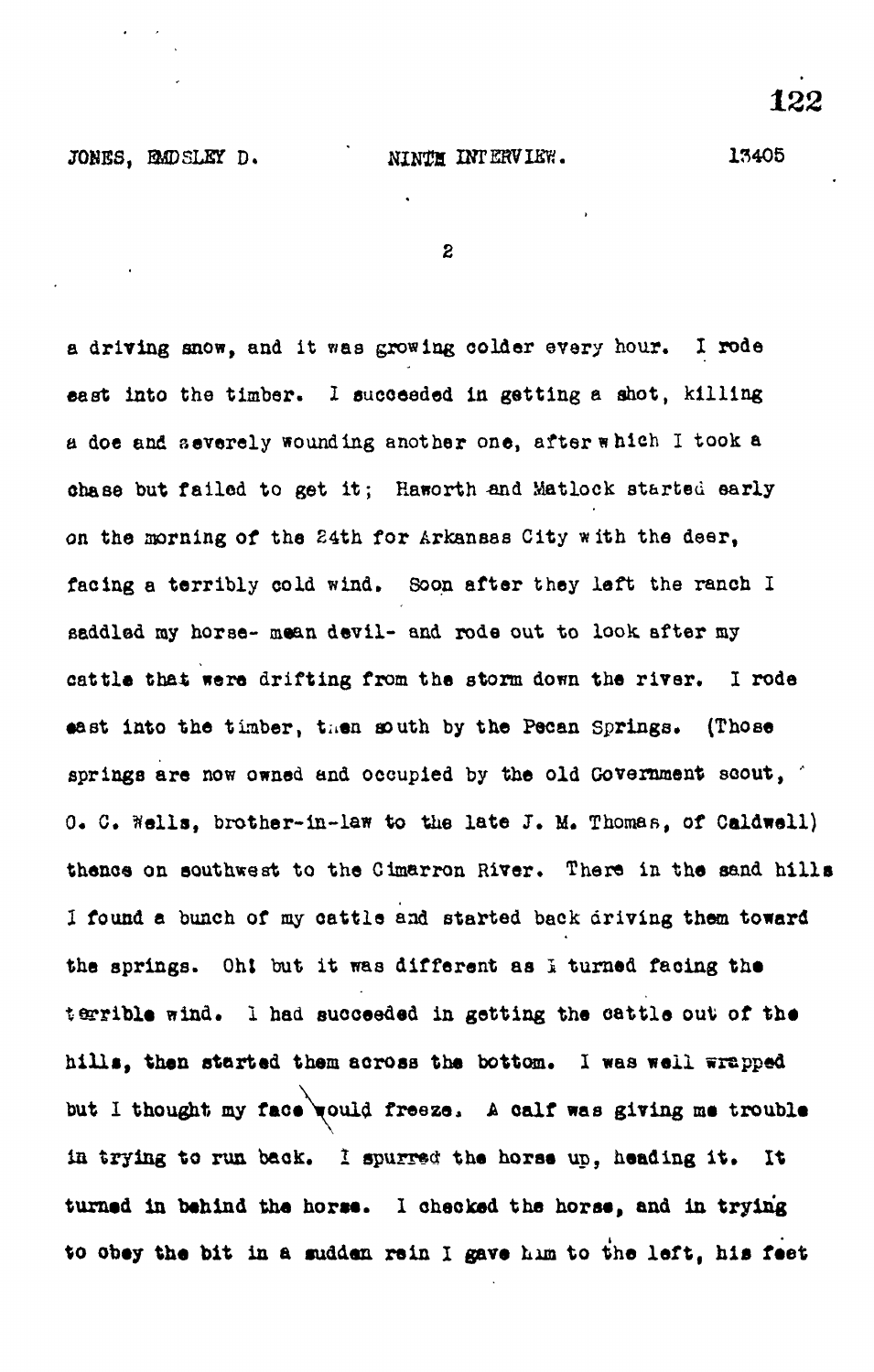ì

3

**being on ioe, went into the air , and the horse li t almost on my back. I struck the frozen ground full length and the wild devil sprang to his feet and went galloping down the river. 1 lay dazed** for a short time and as I began to pull myself together, I set up **and found tke left side of my face was bruised, my left shoulder and arm hurt, my left leg broken smack off, just above the ankle, and the bones in my foot broken. It was 9 o'clock the day be**fore Christmas. I was a little over three miles from the ranch, hardly a show for nelp, and oh! I was so cold. Thermometer, 8 **below zero.**

I thought, "Johnny, this is a little the worst wreck you **have struck!" What waa 1 to do? Besides the suffering from my bruises and broken limb, I was very cold. I concluded to crawl to** *%* **he old Chisholm Trail,'which was some three hundred yards south. When I got there I crawled in behind some wild pampas grass that grew tall beside the trail and there 1 lay for a short time, thinking. The only hope I had of someone coming along would be \*Ras Wilson, of Sallna, Kansas, who was wintering 1,000 beeves on. Campbell Creek- named after Short-horn Campbell of Kiowa, Kansas, south of the Cimarron, who was to corns up and** take dinner with us Christmas. The old-timers will remember Mr.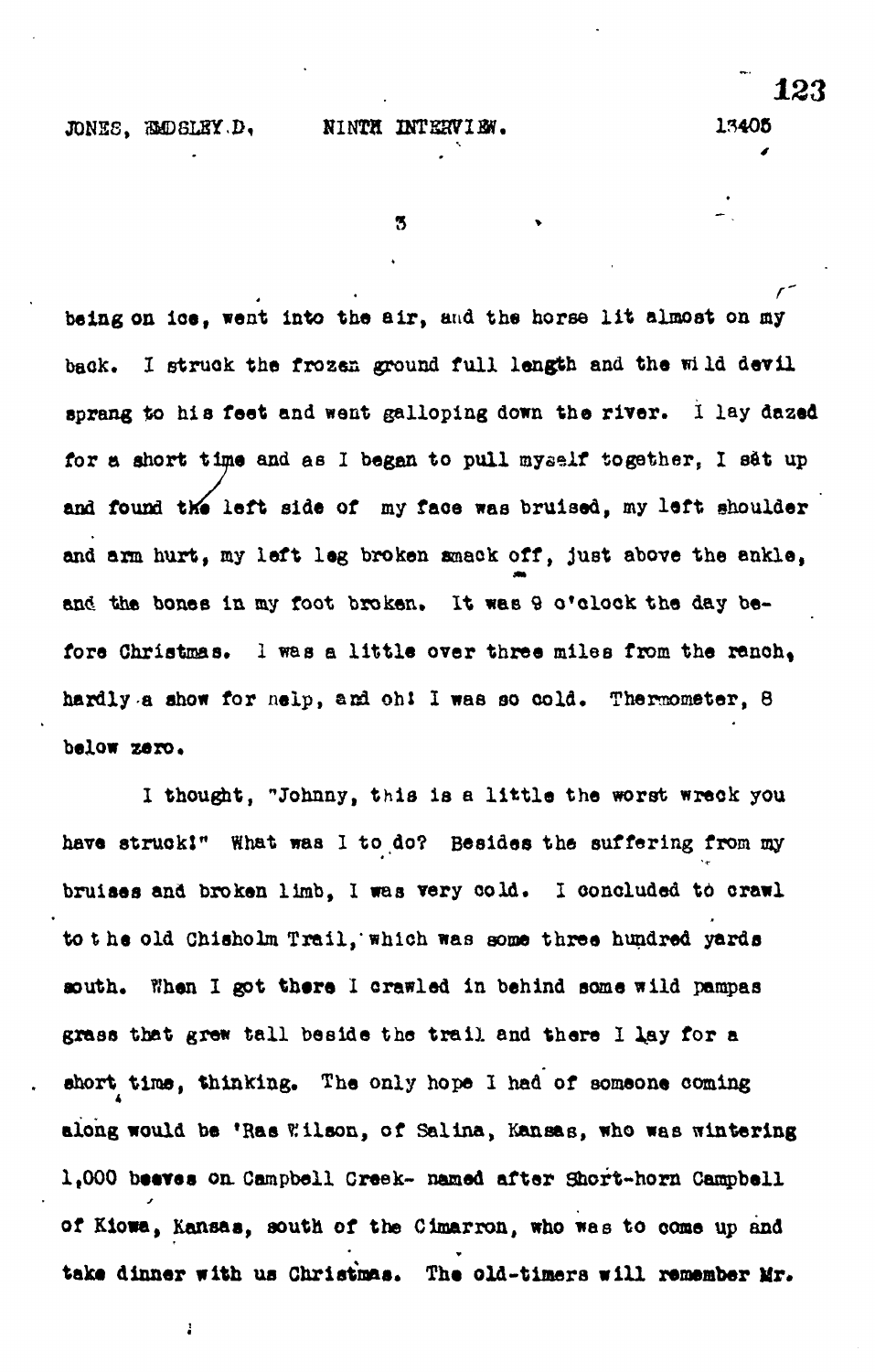$\mathcal{L}^{\mathcal{A}}(\mathcal{L}^{\mathcal{A}})$  and  $\mathcal{L}^{\mathcal{A}}(\mathcal{L}^{\mathcal{A}})$ 

**JONES, EMDSLEY D. NINTE INTERVIEW.** 13405

4

and Mrs. George Haines, of Caldwell. They were running the mess **house for us at the ranoh and Mrs, Haines had promised us a feast** for dinner. I must be in on that dinner, so on all fours I start**ed up the trail , through the snow, over the ice and rough ground. Soon I was tired, but on I went. At times I would grow faint,** then I would stop behind some tall grass and rest, then up and on. So it went till near night. My knees had grown sore and my arms **ached. The wind had ceased to blow so cold, but away in the northeast there hung a heavy dark cloud.** I lay behind a tall bunch of grass, my broken leg paining me so badly it seemed I could not go another rod. Would it storm again that night? I had only made a **mile, would 1 perish?**

**Had 1 not been one of those good young men I suppose X should have given up, but the thought of the laugh my enemies would have on me spurred, me on, so again I started. Presently darkness came on; soon my bare knees were on the ground, but on 1 crawled drag**ging my broken leg as carefully as possible, flowing blood along the trail from my leg. The coyotes commenced howling; a bunch of my cattle came drifting by and lowing and I called to them. I tore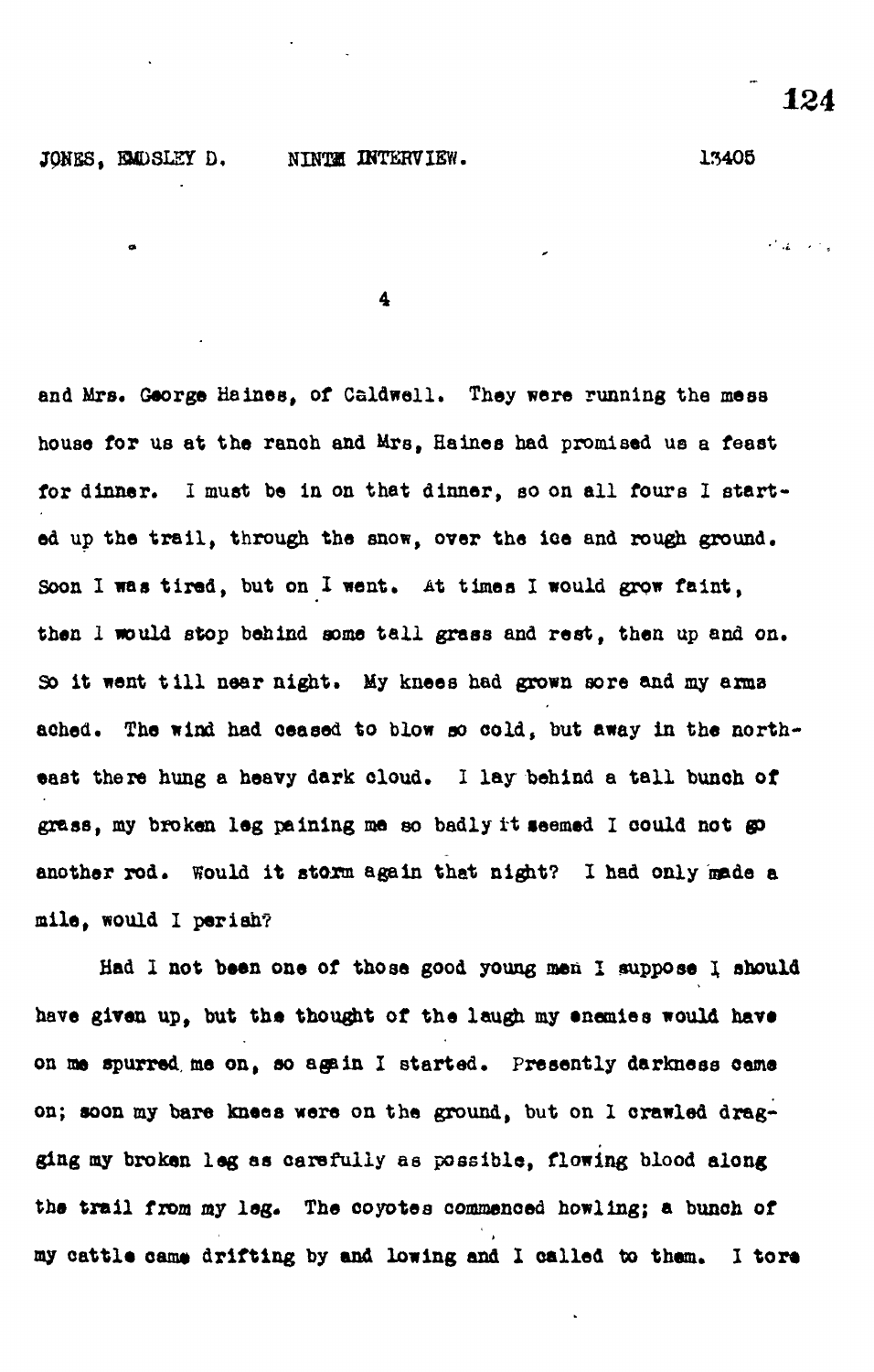**Johnson D. William Theory Islamic Distribution of the Constant Distribution of the Constant Oriental Constant O** 

Б.

**out the sleevee of a cavalry coat I had on and pulled them over my shoes, tore up the capo end tied pads on my knees with buokskin strings 2 bad In my pocket, took a long woolen soarf I had around ay neck and wound it around ay broken lag. It was a soarf** given me by my aged mother in Indiana and was sent to me a few **days before for a Christmas present. God bless mother! Then I** crawled all night and a a the sun came up bright and warm Christmas morning. I was about half way to the ranch. I crawled up on a sand hill, in the sun to warm and rest. Then for the first time I grew hungry. Won't help ever come! There was the rattle of the Caldwell and Fort Sill stage! Sitting upon my knees and looking across **the bottom, there about half a mile away I saw the stage in full** view. I waved my hat and hallooed, but could not attract their **attention. (My old friend, Mike Ueaghor, flichita's marshal in the** early days, was a passenger. He later came back with the doctor, from the Cheyenne agency and assisted in setting my leg.) In start**ing from there, as it was growing warmer, 2 dropped my slicker and** overshoes and crawled on, sometimes a rod, sometimes but a few feet.

Hungry and sore, weak and sick, I came out of the sand hills in **sight of the old ranch a mile away. I had stopped under three trees**

I

**125**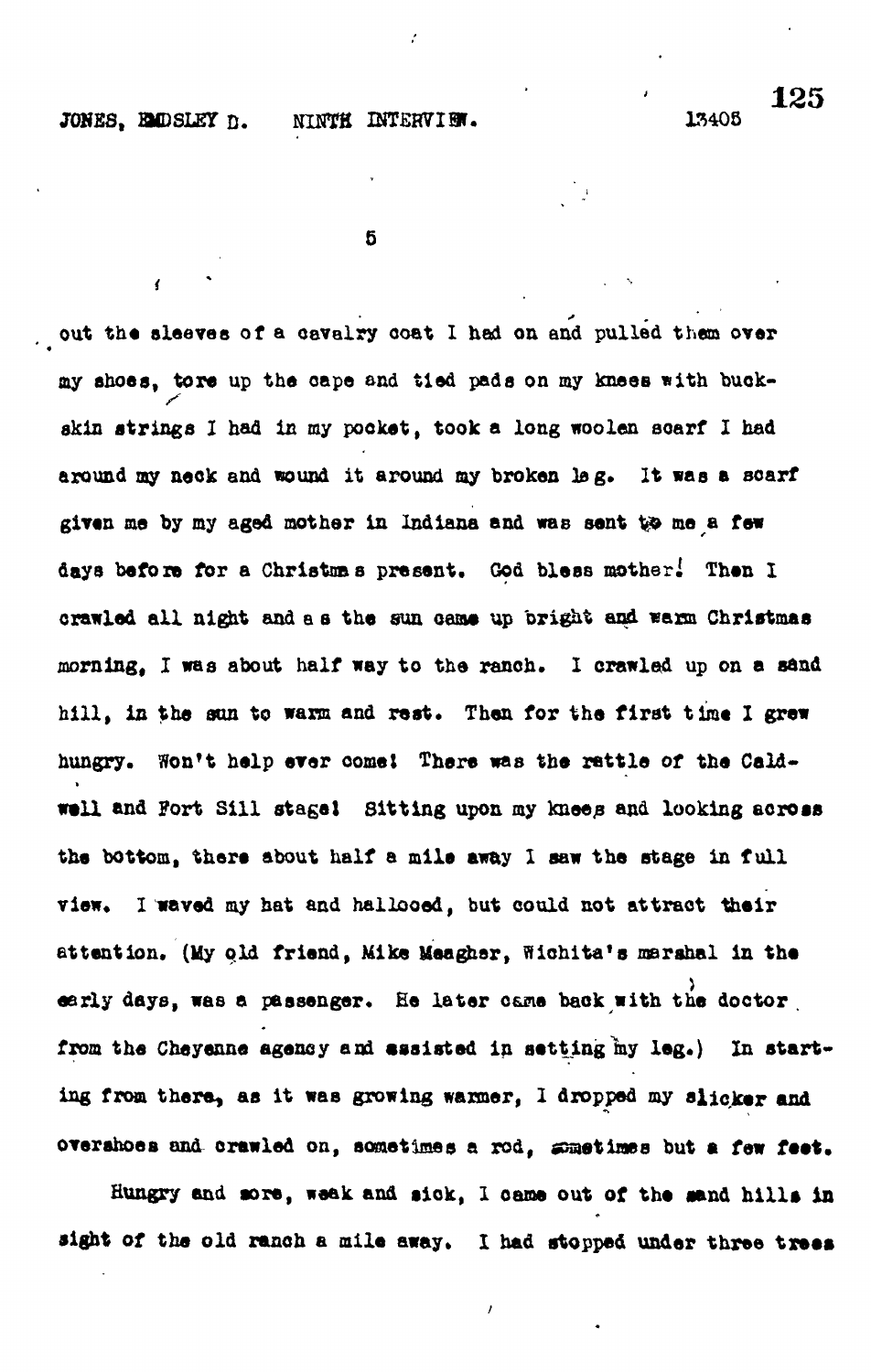**126**

6

**that stood in the trail. After taking a long look at the ranch, X lay down to rest, then noticing one of the trees was haokberry and that the icy snow was covered with the berries, I spent quite** a while gathering these berries and supking them, and never did anything taste so good. There again was the rattle of wagons, and **looking across to the wagon road not a quarter of a mile away I** saw two freight wagons. Again I got upon my knees, swinging my hat **and shouting; again I failed and they passed on into the hills.** Soon I started for the ranch; now came the worst. My arm was so **strained and when 1 got upon my knees it seemed almost impossible to bear it. 1 had a severe pain and cramping across my chest. As both bones of the leg were broken off, as I would drag it after me over the frozen and rough ground often the bones would grate together in such a way as to sicken me. At 3 o'clock P. M. I had succeeded in getting within hailing distance of the ranch, a quarter of a mile, and finally attracted Mr. Haines. They came to me, then obtained a wagon and hauled me to the ranch. I had crawled three and a quarter alias in a littl e over thirty hours, Mrs. Haines<sup>1</sup> son, Anderson, who now owns a fine oattle ranch on the Canadian near Canadian City,** rode to the C. *k* A. agency, thirty miles away, for a physician, who